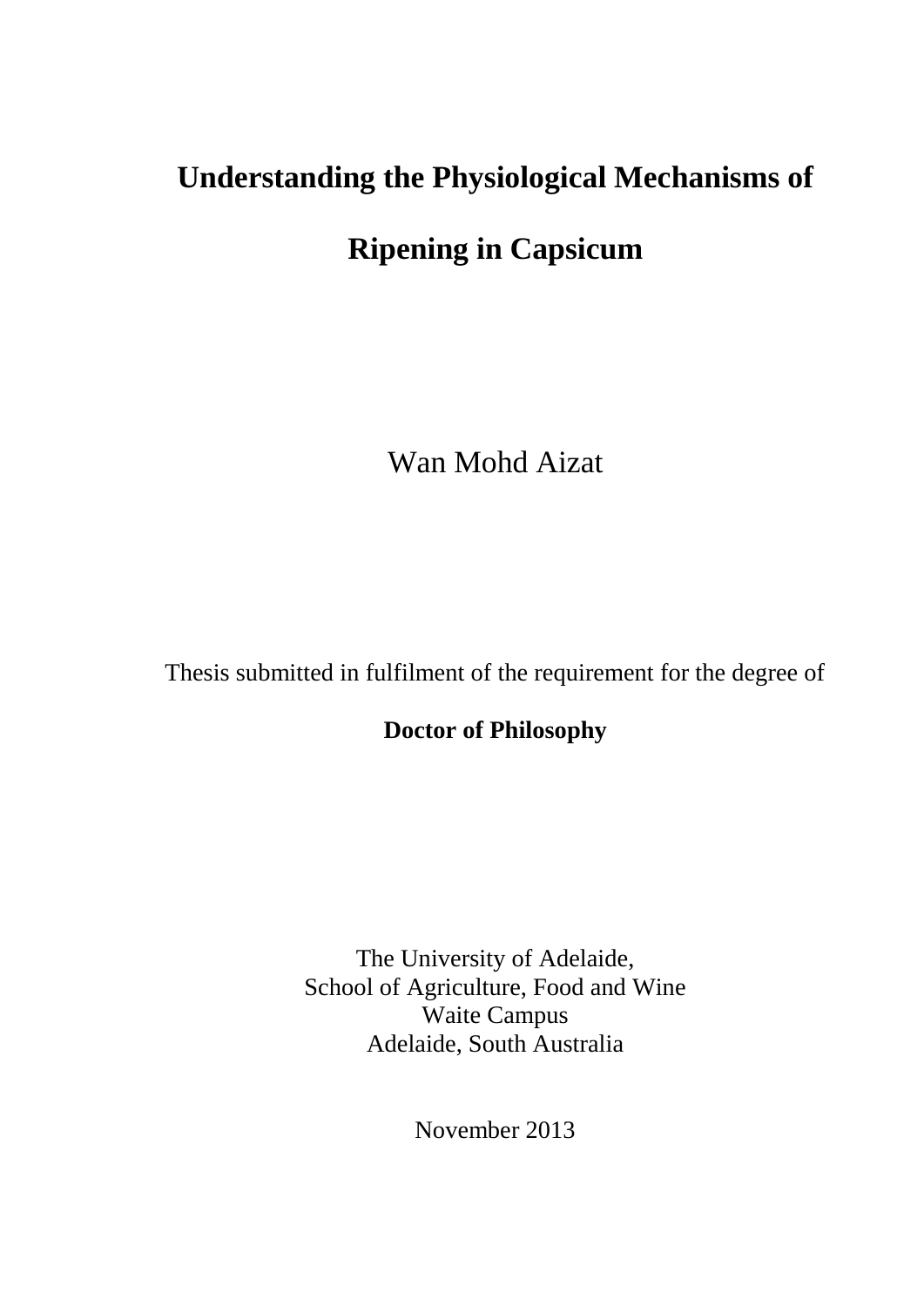### **Table of contents**

| 1.2.1 A comparison of the physiology of climacteric and non-climacteric fruit<br>1.2.2 Ethylene biosynthesis and the role of the ripening transcription factor (RIN)6 |  |  |
|-----------------------------------------------------------------------------------------------------------------------------------------------------------------------|--|--|
|                                                                                                                                                                       |  |  |
|                                                                                                                                                                       |  |  |
|                                                                                                                                                                       |  |  |
|                                                                                                                                                                       |  |  |
|                                                                                                                                                                       |  |  |
|                                                                                                                                                                       |  |  |
|                                                                                                                                                                       |  |  |
| Chapter 2: Preliminary studies for the proteomic analysis of capsicum and the                                                                                         |  |  |
|                                                                                                                                                                       |  |  |
|                                                                                                                                                                       |  |  |
|                                                                                                                                                                       |  |  |
|                                                                                                                                                                       |  |  |
|                                                                                                                                                                       |  |  |
|                                                                                                                                                                       |  |  |
|                                                                                                                                                                       |  |  |
|                                                                                                                                                                       |  |  |
|                                                                                                                                                                       |  |  |
|                                                                                                                                                                       |  |  |
|                                                                                                                                                                       |  |  |
|                                                                                                                                                                       |  |  |
|                                                                                                                                                                       |  |  |
| Chapter 3. Manuscript 1: Proteomic analysis during capsicum ripening reveals differential                                                                             |  |  |
| Chapter 4. Manuscript 2: Metabolomics of capsicum ripening reveals modification of the                                                                                |  |  |
| Chapter 5: Analysis of ACC oxidase and selected metabolic candidates in different                                                                                     |  |  |
|                                                                                                                                                                       |  |  |
|                                                                                                                                                                       |  |  |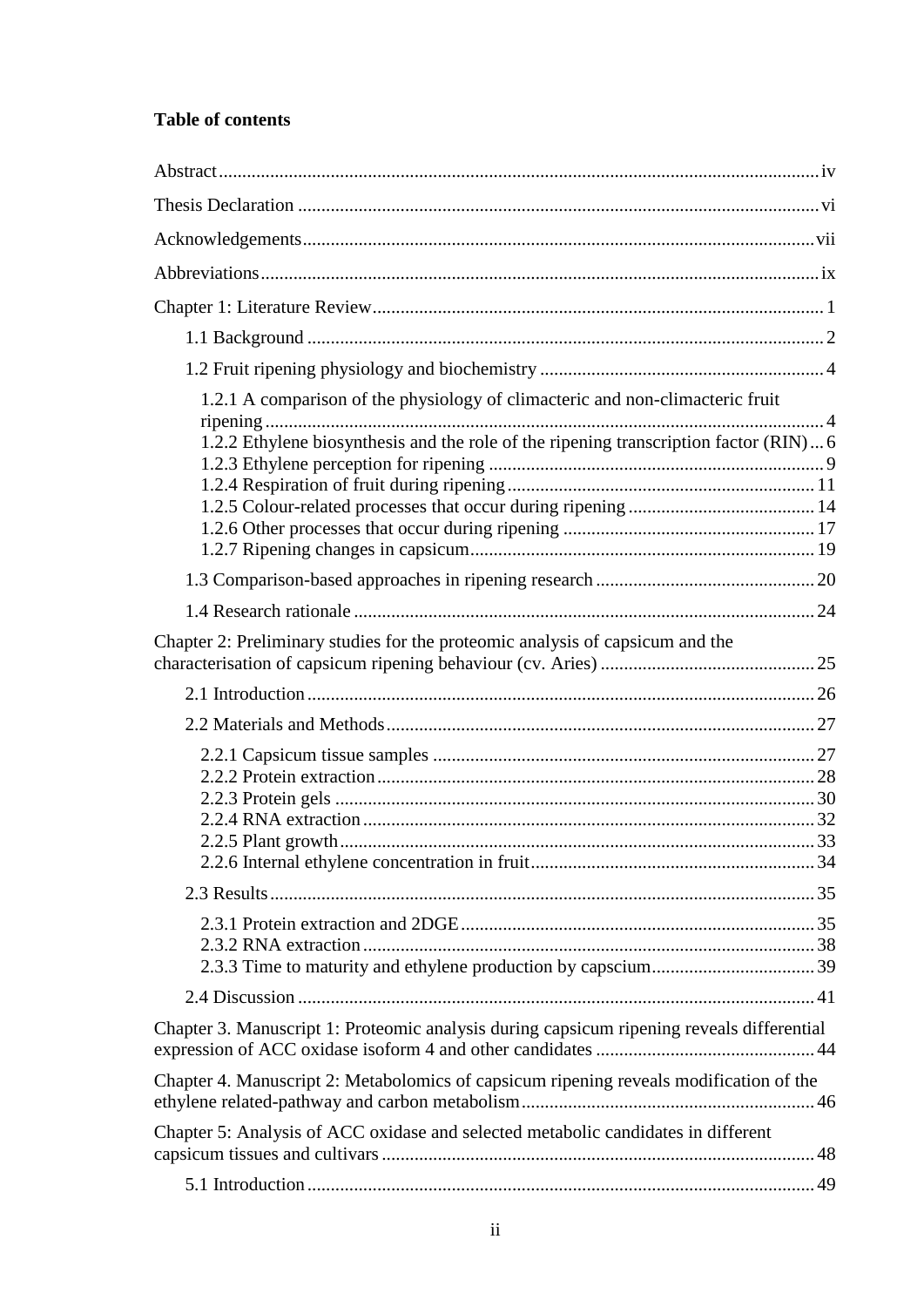| Chapter 6. Manuscript 3: Characterisation of ethylene pathway components in non-        |  |
|-----------------------------------------------------------------------------------------|--|
| Chapter 7: The preliminary characterisation of several other proteomic ripening-related |  |
|                                                                                         |  |
|                                                                                         |  |
|                                                                                         |  |
|                                                                                         |  |
|                                                                                         |  |
|                                                                                         |  |
| 91                                                                                      |  |
|                                                                                         |  |
|                                                                                         |  |
|                                                                                         |  |
|                                                                                         |  |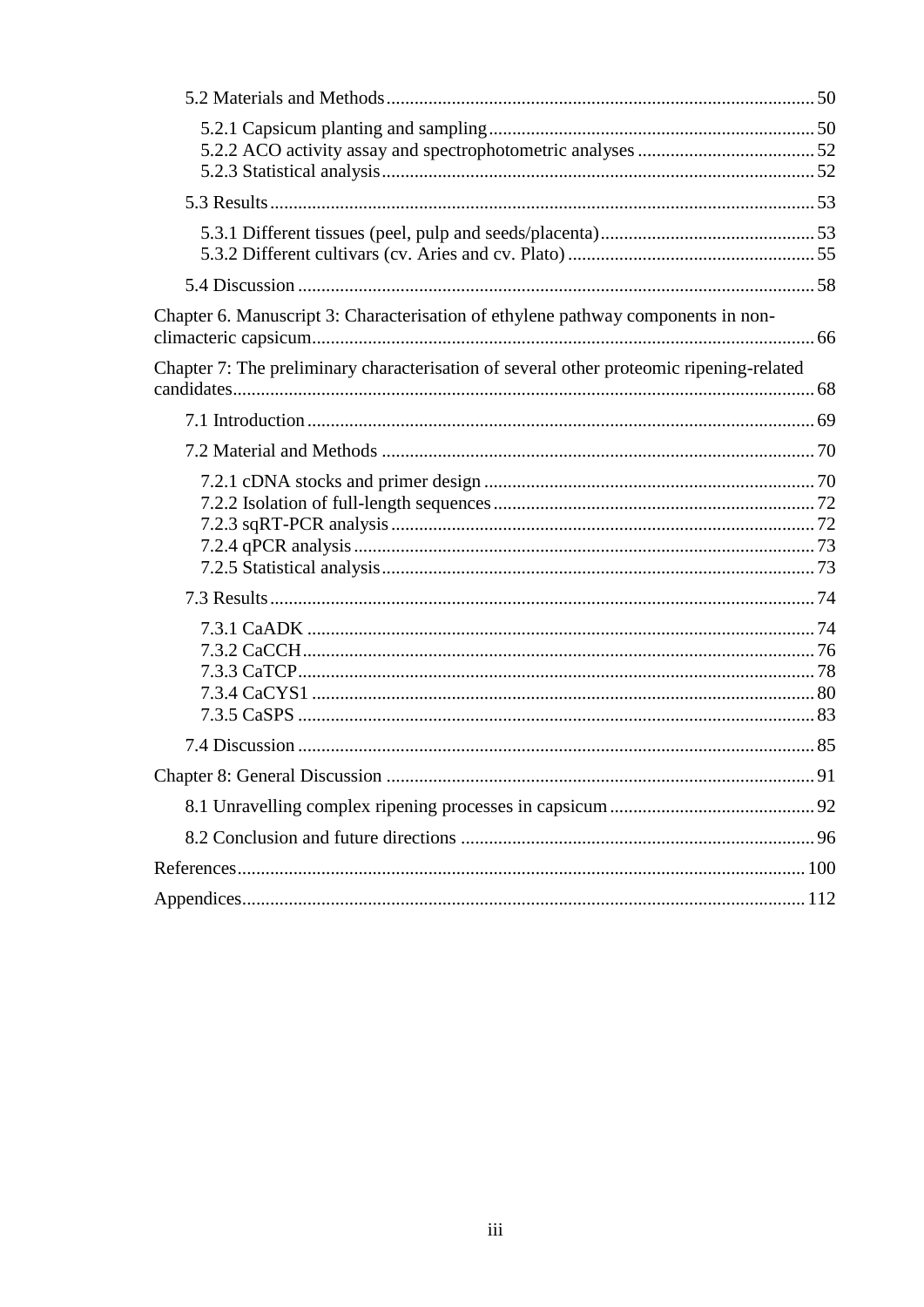#### **Abstract**

Capsicum (*Capsicum annuum* L.) is considered a non-climacteric fruit, exhibiting limited respiration and ethylene levels. The physiological mechanisms of ripening in capsicum have not been fully understood to date, especially the probable reason behind the nonclimacteric behaviour. In this thesis, the protein (Chapter 3) and metabolite (Chapter 4) profiles of capsicum at different ripening stages have been reported. Several proteomic and metabolic candidates, for example ACC oxidase (ACO) enzyme, sugars (glucose, fructose, sucrose) and malate were chosen and analysed in different tissue types (peel, pulp and seeds/placenta) and cultivars with different ripening times (Chapter 5). The results suggested that some of these candidates were differentially present in different tissues and cultivars which implied that ripening could be regulated spatially and temporally.

Furthermore, proteomic analysis also identified an ACO isoform 4 (CaACO4) which was found during capsicum ripening onset and corresponded to the increase in the overall ACO activity (Chapter 3). The expression of several *ACO* isoforms including *CaACO4*, and other identified *ACC synthase* (*ACS*) and *Ethylene receptor* (*ETR*) isoforms were therefore characterised to shed some light on their roles in this non-climacteric fruit (Chapter 6). *CaACO4* was the only *ACO* isoform expressed significantly higher during capsicum ripening onset, confirming the earlier proteomic results. The expression of several *ACS* and *ETR* isoforms, normally associated with the climacteric increase of ethylene in tomato (a close relative of capsicum), was also limited as was ACS activity and ACC content. The production of ACC, as an ethylene precursor, may therefore be the ratelimiting step for ethylene production in non-climacteric capsicum. The postharvest application of ethylene did not promote capsicum ripening or induce the expression of most *ACO*, *ACS* and *ETR* isoforms, suggesting they are not regulated by ethylene as usually observed in climacteric fruit such as tomato. However, 1-methylcyclopropene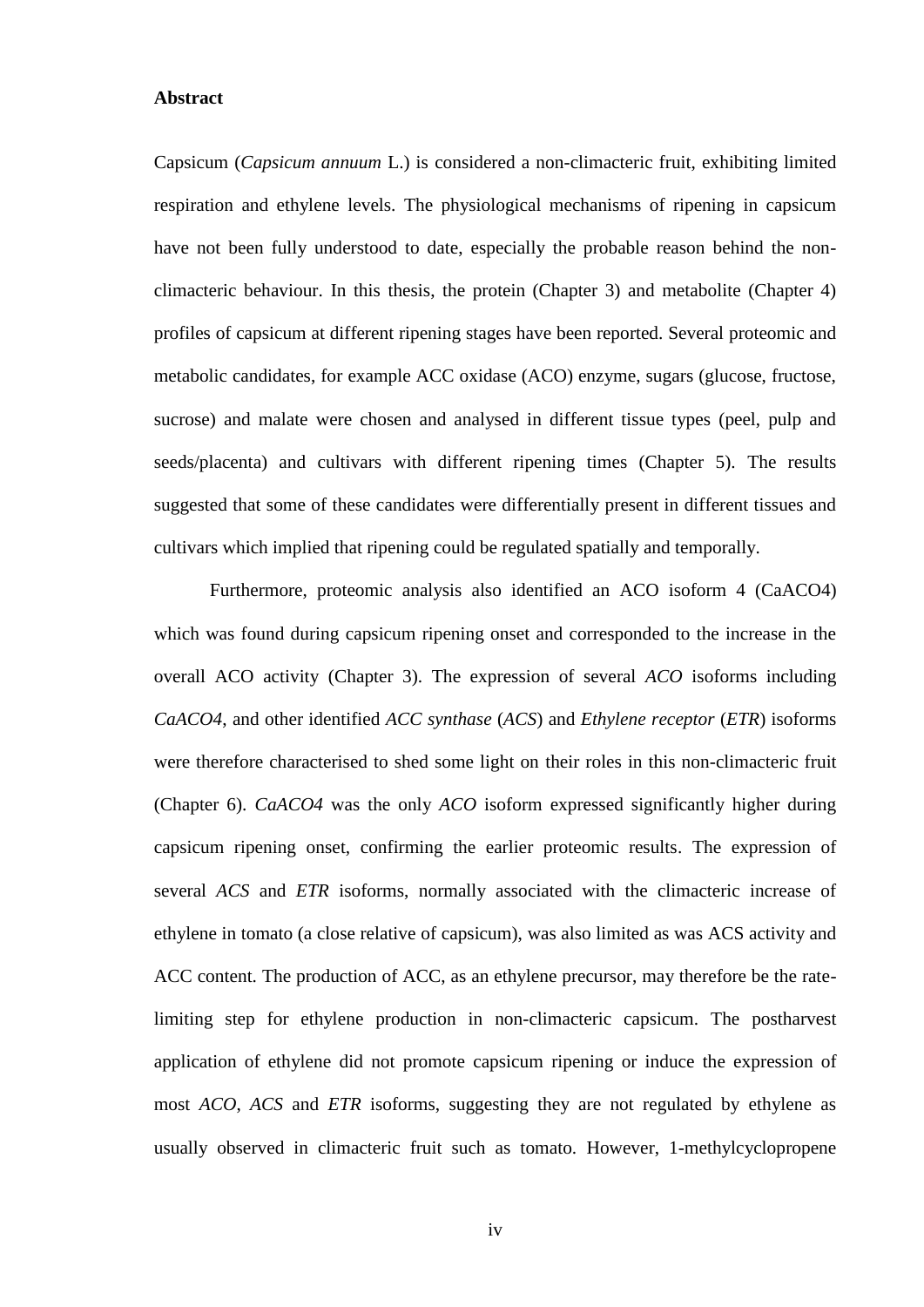treatment significantly delayed capsicum ripening postharvest, particularly when applied at Breaker stage (the onset of ripening), suggesting that blocking ethylene perception could affect ripening and that the basal level of ethylene normally produced in non-climacteric fruit may be (partially) required for ripening (Chapter 6).

Other proteomic candidates such as *Copper chaperone*, *TCP chaperone*, *Cysteine synthase* and *Spermidine synthase* were also isolated and investigated due to their possible roles in capsicum ripening. However, unlike *CaACO4*, the RNA expression of these candidates did not follow their respective proteomic trends, suggesting a regulation at the post-translational level (Chapter 7). The identified candidates including *CaACO4* are now a resource for further investigation to identify factors that may be involved in capsicum ripening.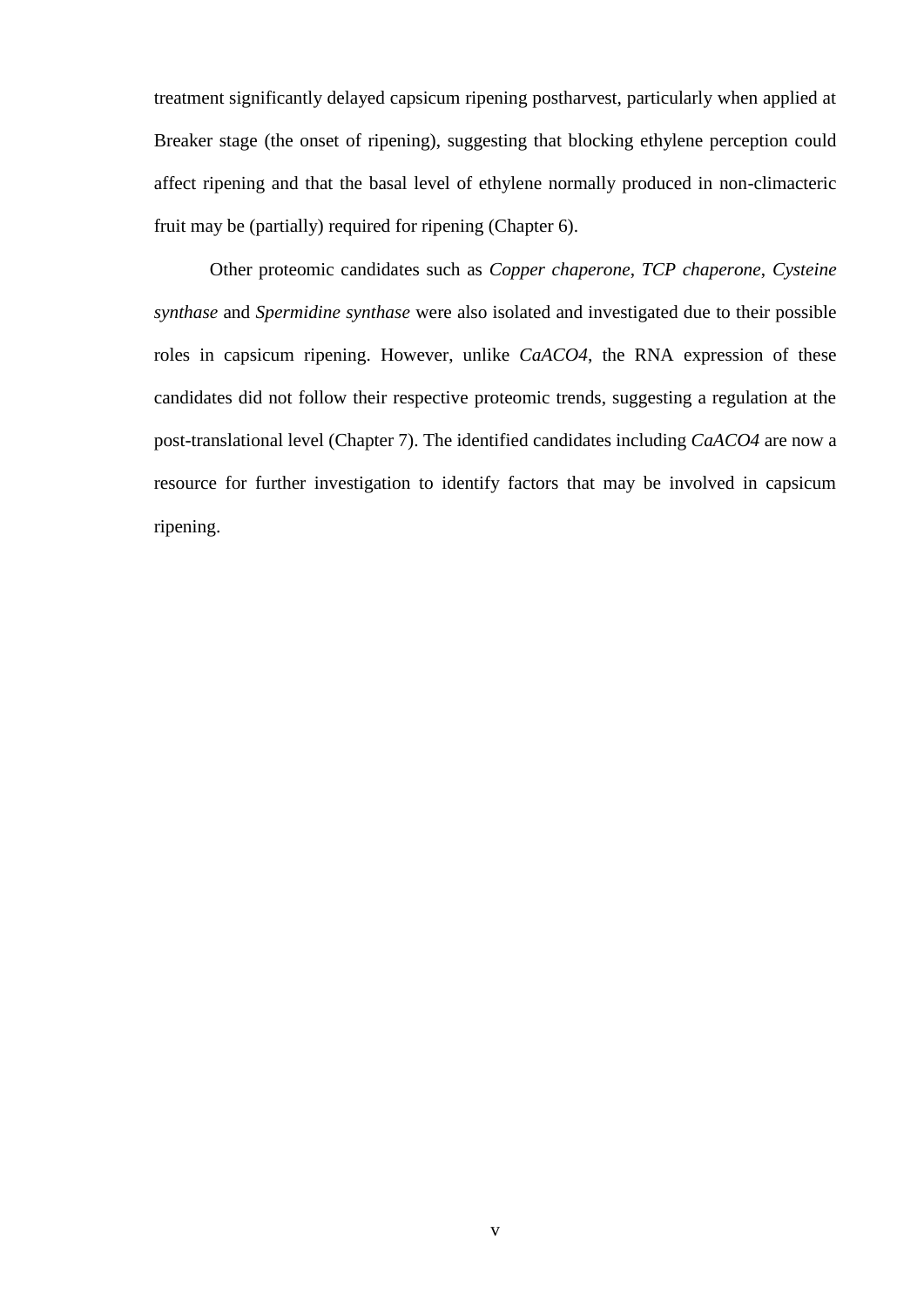#### **Thesis Declaration**

I certify that this work contains no material which has been accepted for the award of any other degree or diploma in my name, in any university or other tertiary institution and, to the best of my knowledge and belief, contains no material previously published or written by another person, except where due reference has been made in the text. In addition, I certify that no part of this work will, in the future, be used in a submission in my name, for any other degree or diploma in any university or other tertiary institution without the prior approval of the University of Adelaide and where applicable, any partner institution responsible for the joint-award of this degree.

I give consent to this copy of my thesis when deposited in the University Library, being made available for loan and photocopying, subject to the provisions of the Copyright Act 1968.

The author acknowledges that copyright of published works contained within this thesis resides with the copyright holder(s) of those works.

I also give permission for the digital version of my thesis to be made available on the web, via the University's digital research repository, the Library Search and also through web search engines, unless permission has been granted by the University to restrict access for a period of time.

------------------------------------------

Wan Mohd Aizat Wan Kamaruddin

Date: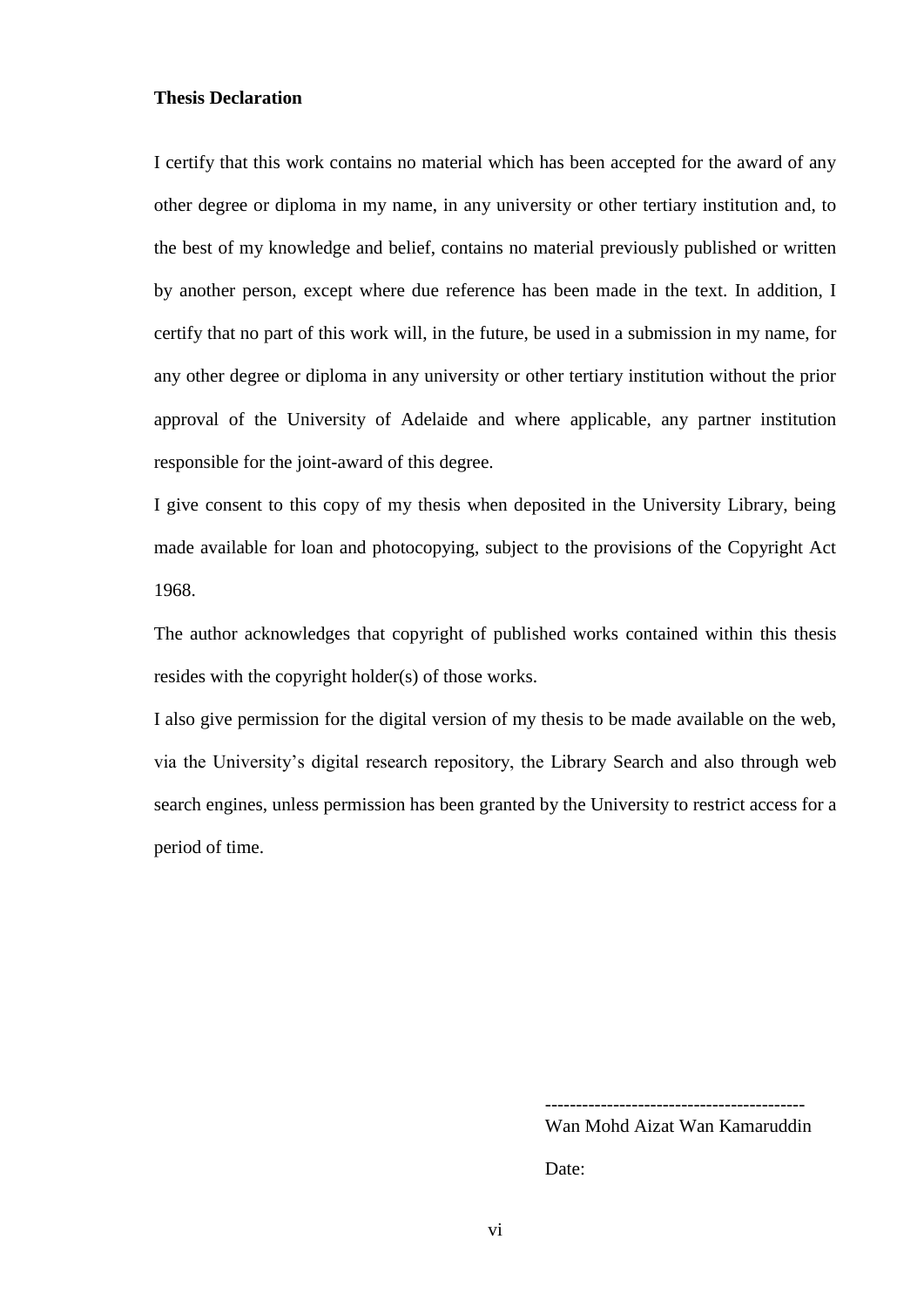#### **Acknowledgements**

First and foremost, I would like to express my deepest appreciation to my principal supervisor, Assoc. Prof. Amanda J. Able, for her dedication and support throughout my PhD years. Her guidance and motivation have been inspirational not only for completing my current study, but also for my life-long journey as a scientist and an academician. My sincere thanks also go to my co-supervisor, Dr. Jason A. Able for his commitment and critical instructions from the earliest period of my PhD project until the completion of this thesis. Not to be forgotten, Assoc. Prof. James C.R. Stangoulis who shared valuable insights and information as my external supervisor.

I also express my gratitude to collaborators from Metabolomics Australia, The University of Melbourne, particularly Dr. Daniel A. Dias and Assoc. Prof. Ute Roessner for the metabolomics services and helpful discussion on our joint manuscript. I am also tremendously thankful to the Able lab members for their willing support, especially Dr Kelvin H.P. Khoo for the help in proteomics, Duc Thong Le as well as Dr Ismail A. Ismail for the useful discussion on growing capsicum and molecular work, respectively.

I would also extend my appreciation to Dr. Carolyn J. Schultz (who was my Honours project supervisor), Dr. Mamoru Okamoto and Dr. Wei-Chun Tu for their constructive suggestions mainly in qPCR analysis and encouragement during various phases of my PhD study. To Dr Ronald Smernik, thank you for the advice in our monthly writing groups which were really informative and fun at the same time. I am also extremely grateful for the funding by The University of Adelaide through the Adelaide Graduate Fee Scholarship (AGFS) award which had provided me an excellent opportunity to further my study and pursue my interest in this capsicum ripening project.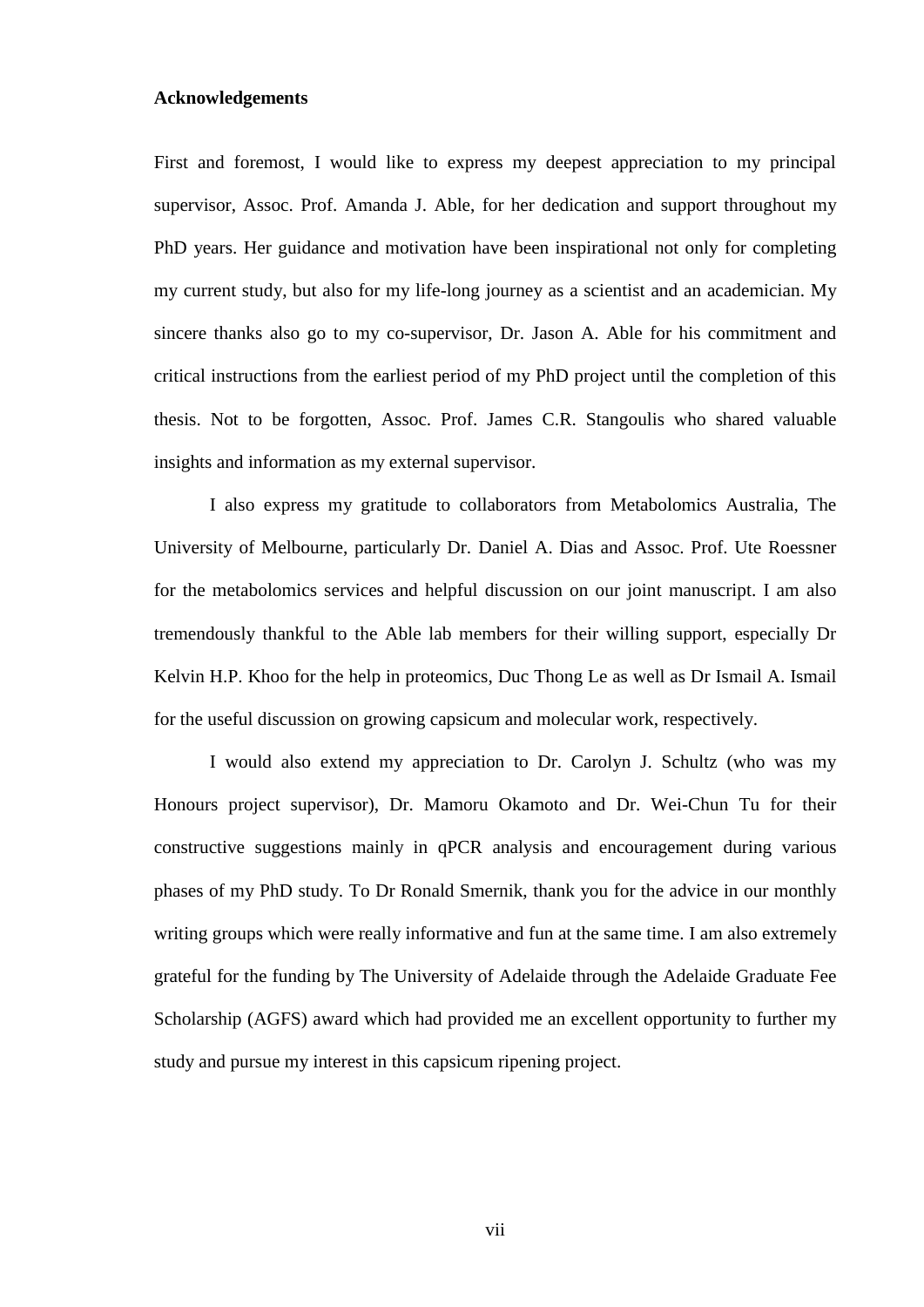Last but not least, special thanks to my family as well as friends who are always being supportive and encouraging, not only throughout the course of this project, but also for my entire life.